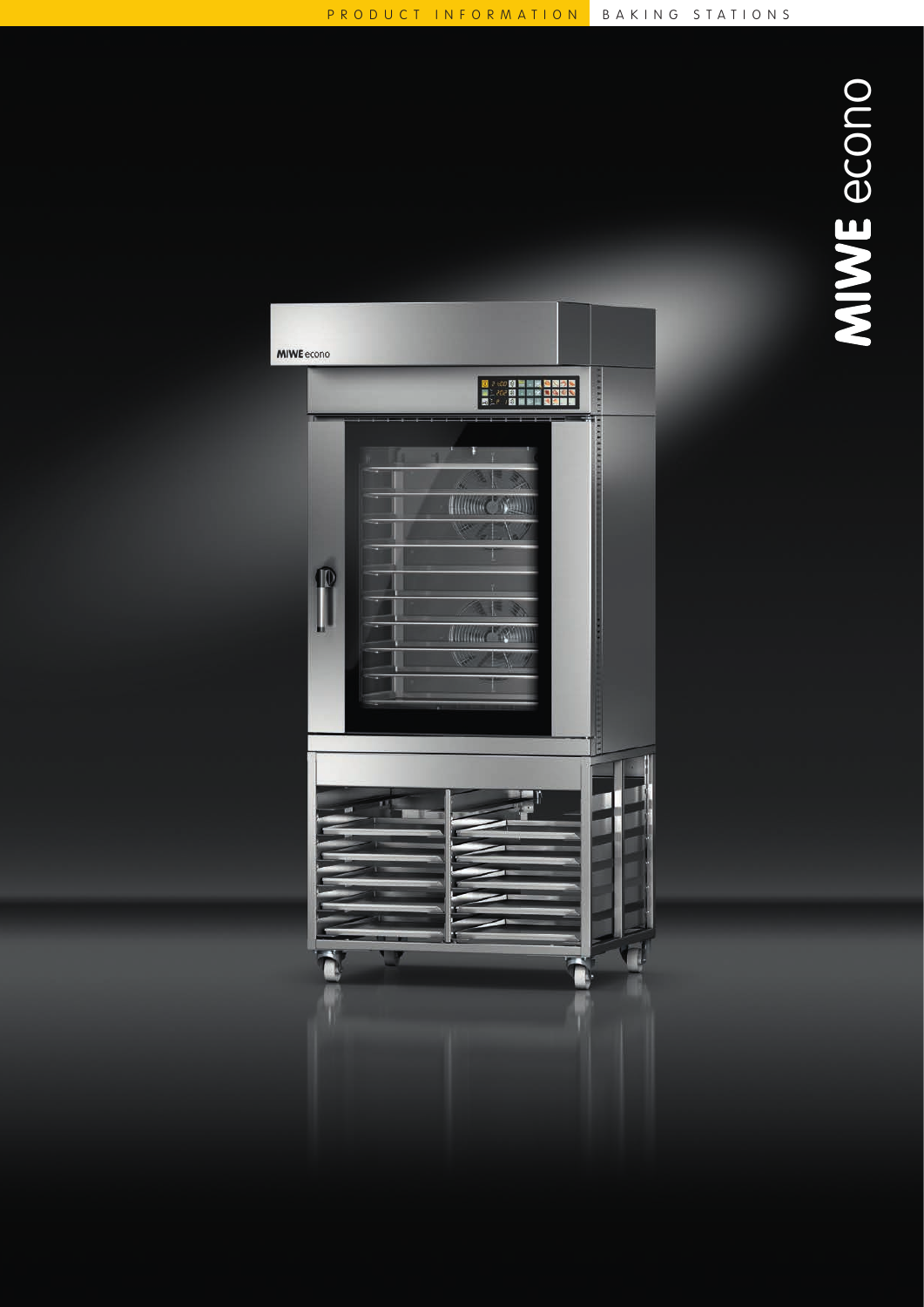

**The-perfect-baking-smiling-rubbing-handscompletely-relaxing-baking-oven.**

Thanks to MIWE econo, both the bakers and the customers are satisfied. Ideal for all halfbaked products as well as for Danish-style pastry, croissants, and similar pastries; this baking oven offers a price/performance ratio, which makes the merchant happy. The production planner is glad that the MIWE econo is available in several variants for every capacity requirement. Who does not know what his or her customers will desire tomorrow, might appre-

ciate the many options – e.g. for more sophisticated baking processes. The personnel managers relax in view of the operation and process safety of the FP control system. The smart spenders praise the energy consumption. MIWE econo: we would like to see you smiling.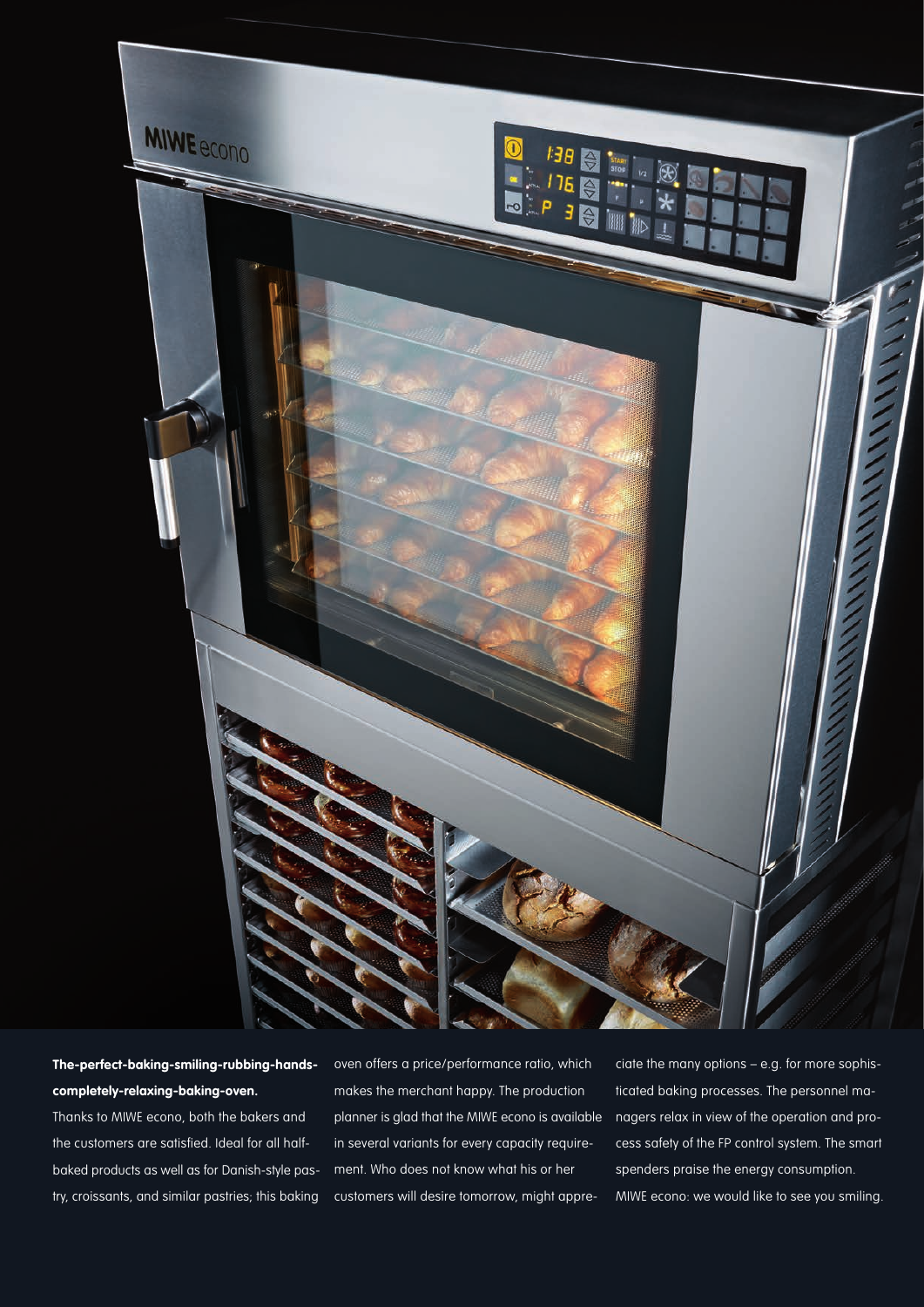- **At a glance** Cenvection oven perfect for the convenience sector ideal for interrupted baking **At a glance** and Danish-style pastries and croissants.
- Equipped for every capacity need, thanks to four sizes with a variable number of trays; also stackable for high throughput or as a two-circuit model with 2 control systems.
- Steam input with spraying technology; optional steam optimisation ensures even greater volume and an even shinier crust, especially for products which require more steam.
- The best possible bloom and crust with 2 reversing fans with four fan speeds; the automatic fan stop near the end of the baking program keeps the heat in the oven and thus saves energy. The freely controllable electrical desteaming flap is designed for certain products (e.g.pretzels) and particularly for good crust formation at the end of baking.
- **Perfect browning even during partial loading thanks to patented intelligent automatic capacity** regulation (MIWE flexbake for the FP control system).
- For specific products (e.g. pretzels) and especially good crust formation at the end of baking: the freely controllable optional electric de-steaming flap.
- $\triangleright$  A wide range of clever functions combined with maximum convenience for personnel: operation either using fixed program control (100 baking programs each with 5 baking stages, 12 baking programs can be selected directly via pictogram buttons – see image on the bottom right) or using Touch Control MIWE TC (250 baking programs with up to 8 baking stages).
- Quickly ready for baking, but saves on energy too. MIWE eco modus adjusts the baking station when it is not in use to a freely selectable temperature.
- **Especially hygienic due to the rounded softline baking chamber, tray supports which can be** easily removed, and the cleaning system MIWE cleaning control or easy clean.
- Perfectly staged sight-baking thanks to the large view window and the halogen illumination; reflective-heat double glazing prevents burning and saves energy.
- New proofing cabinet with convenient air conditioner, designed with hygiene in mind.



Whether 4, 5, 6, 8 or 10 baking trays at 60 x 40 cm – MIWE econo is available for almost every capacity requirement